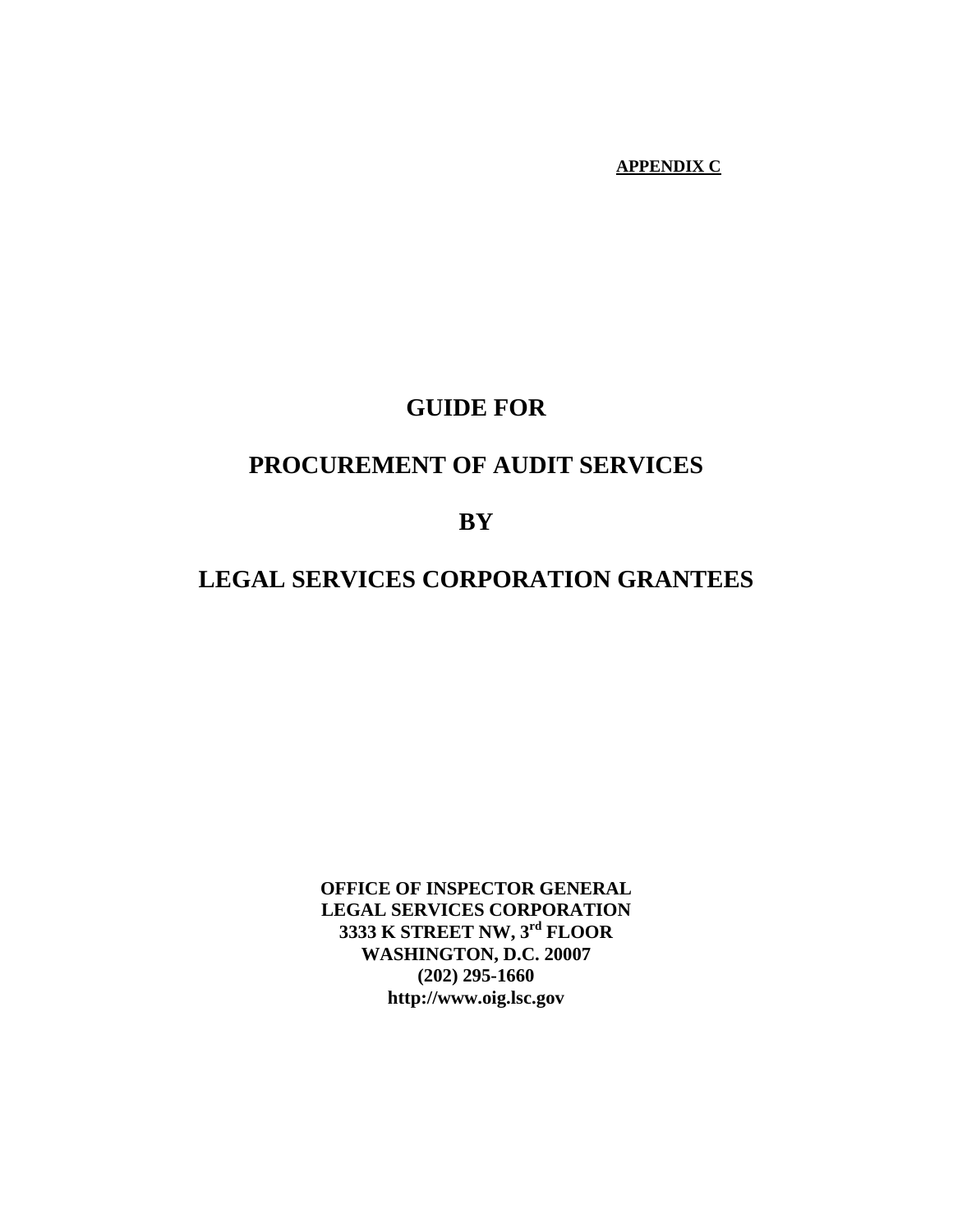**November 1996**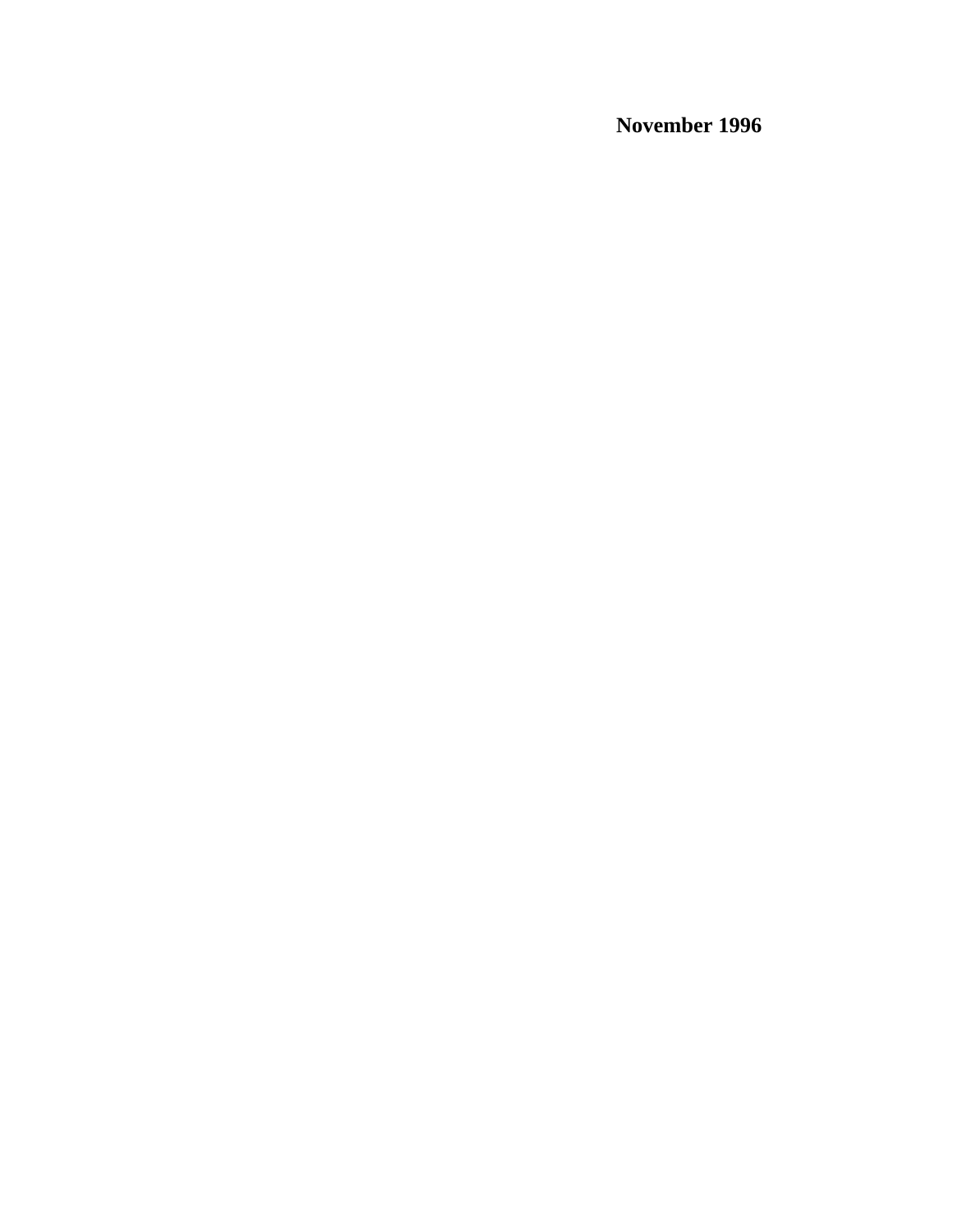#### FOREWORD

In recent years, much attention has been focused on the quality of audits of entities that receive federal assistance. This has been particularly true since the passage of the Single Audit Act of 1984, which requires a single, comprehensive financial and compliance audit of many entities receiving federal funds. The Congress, the General Accounting Office, inspectors general, state and local governments, and the accounting profession itself have all expressed concern about the quality of these audits. These groups have undertaken a number of significant actions during the past several years to address such concerns.

In its semiannual report, *Quality of Non-Federal Audits for the Six-Month Period Ended March 31, 1994*, the President's Council on Integrity & Efficiency (PCIE) reported that approximately 18 percent of the Independent Public Accountant reports issued from October 1, 1993 through March 31, 1994, required major changes or contained significant inadequacies. During those six months, over 80 percent of the audits subjected to a Quality Control Review by the PCIE required major changes or were significantly inadequate. Furthermore, 42 percent of the LSC grant recipient audits subjected to a Quality Assurance Review by the Office of Inspector General were of marginal or substandard quality.

Because we believe that approaching procurement systematically is the best way to ensure a quality audit, whatever the size or complexity of the entity, this guide suggests such an approach.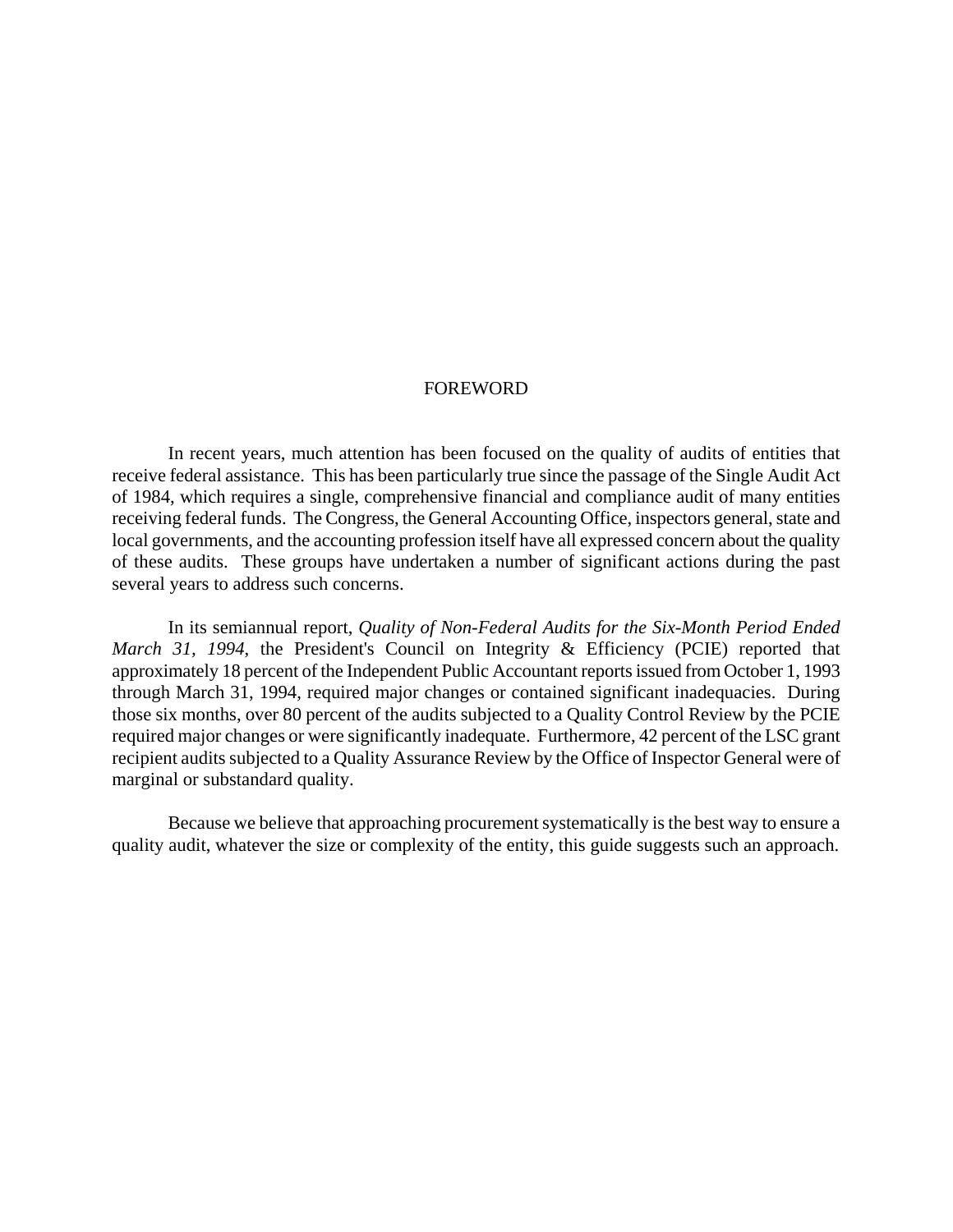## **TABLE OF CONTENTS**

| PLANNING:                              |  |
|----------------------------------------|--|
| <b>COMPETITION AND SOLICITATION:</b>   |  |
| <b>WRITTEN AGREEMENT:</b>              |  |
| <b>ENGAGEMENT CONTRACT MANAGEMENT:</b> |  |
|                                        |  |
|                                        |  |
|                                        |  |
|                                        |  |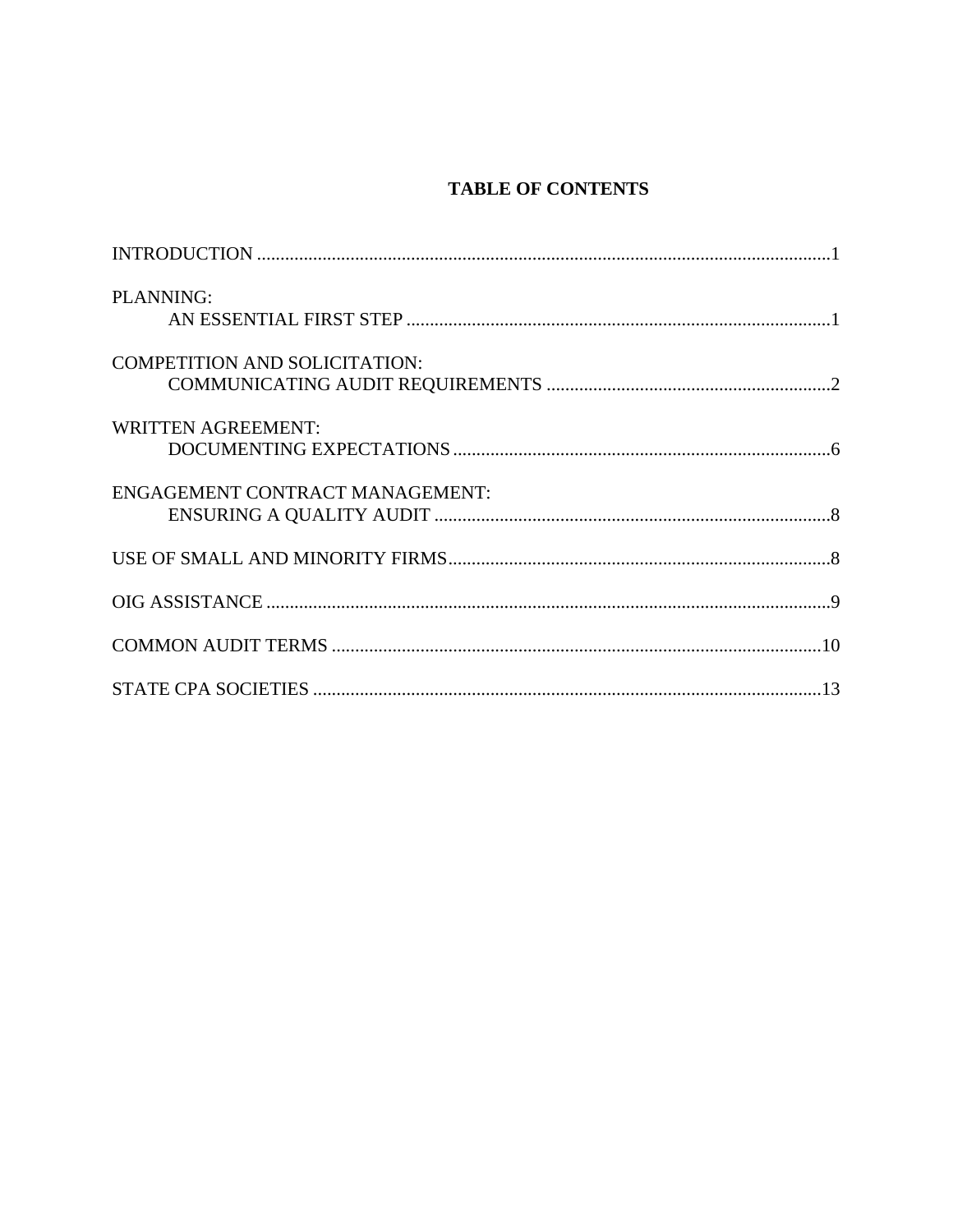#### **INTRODUCTION**

No matter the size of your organization, an effective audit can improve management operations and yield significant dollar savings. It can also help avoid wasting your organization's scarce resources on a substandard audit. This guide can help get the most for your money. An audit:

Verifies financial transactions and determines whether grant funds were expended according to applicable laws, regulations and procedures;

Provides LSC management with more timely reporting by recipients and IPAs of noncompliance with Laws and Regulations;

Provides the Congress, LSC and grantee management with objective appraisals of financial accounting systems and administrative controls; and

Determines reliability of financial records and reports.

A U.S. General Accounting Office (GAO) report<sup>1</sup> [s](#page-4-0)howed that entities with ineffective audit procurement systems stood a 46 percent chance of receiving a substandard audit; that figure dropped to 17 percent for entities that followed systematic audit procurement practices.

This guide is based on guidance developed by the GAO, the National Intergovernmental Audit Forum, the Western Intergovernmental Audit Forum, the Single Audit Information Service and the LSC Audit Guide. This guide is consistent with the requirements of the procurement standards of the common rule for state and local government grant administration (§\_\_.36) and OMB Circular A-110 (§ \_\_.40-\_\_.48).

#### **PLANNING: AN ESSENTIAL FIRST STEP**

<u>.</u>

Planning to obtain a quality audit requires time and attention. However, the resources spent on planning are likely to be rewarded by a smooth, timely and less expensive audit.

*Determining the specific audit requirements*. To find out your audit requirements - a sometimes difficult task - your organization may want to seek the assistance of knowledgeable persons. This assistance is ideally provided by an audit committee composed of people with backgrounds in accounting, auditing, finance or management. Grantees without audit committees may want to seek the assistance of LSC or other LSC grant recipients.

*Identifying the attributes necessary in an auditor*. We suggest that the personnel doing the audit have experience with audits of other LSC grant recipients or similar entities. Moreover, they

<span id="page-4-0"></span><sup>1</sup> *CPA Audit Quality: A Framework for Procuring Audit Services* (GAO/AFMD-87-34, Aug. 18, 1987).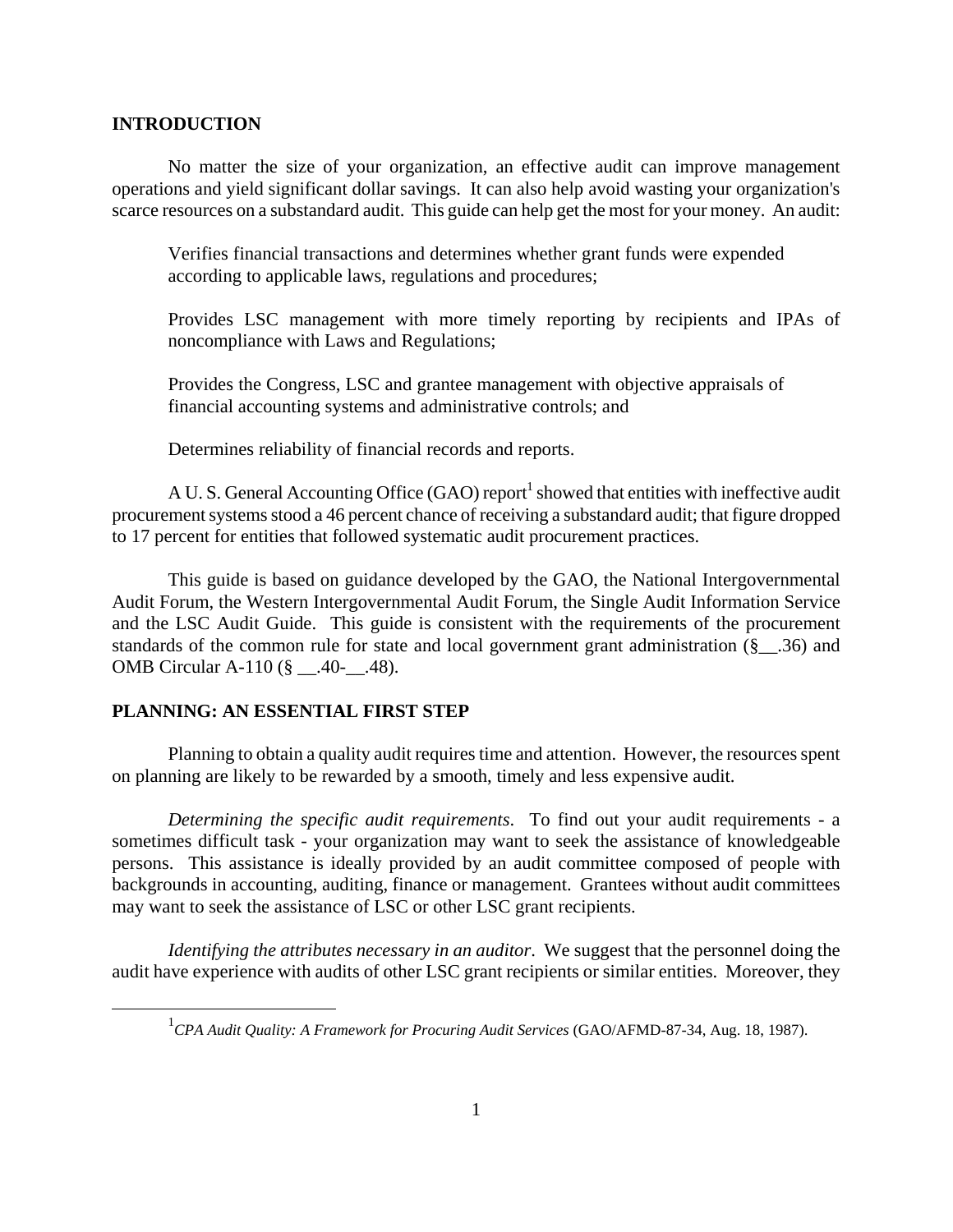must comply with applicable *Government Auditing Standards* requirements for peer review and continuing professional education.

*Deciding how to evaluate prospective audit firms*. Developing a systematic procedure for evaluating firms' qualifications is essential. Although price is important, technical qualifications should be a critical measure in selecting an auditor.

*Reviewing legal requirements*. Review applicable laws, regulations and grant conditions to ensure that the procurement process and the audit meet legal requirements.

*Considering a multiyear agreement*. The first year of an audit engagement usually involves significant start-up costs for an auditor because of the time needed to learn about an organization and its internal control structure. After completing this groundwork, the auditor usually can work at less cost in the succeeding years. A multiyear agreement has a dual advantage: it enables an auditor to propose a price that considers the savings to be realized in subsequent years and saves your organization the costs associated with repeating the selection process. However, contracts or engagement letters should also contain an escape clause that would allow, without significant penalty, modification or cancellation made necessary by changes in the law.

*Evaluating the auditor rotation option*. Some people argue that changing auditors at the end of a multiyear contract infuses the audit process with fresh views and new perspectives. Others contend that these benefits can be achieved through internal rotation of audit staff and that maintaining a long-term, ongoing relationship with a particular auditor is more advantageous. A long-term relationship with a firm, however, will not necessarily enable your organization to seek out and take advantage of lower priced audits. Carefully consider the advantages and disadvantages of auditor rotation before setting a policy.

*Establish a work schedule*. Develop a schedule that sets dates for achieving certain milestones in the audit process. The only way to ensure the timely preparation and issuance of financial statements and related reports is to develop and follow such a schedule.

All these suggestions - especially creating and using an audit committee - can help a small entity achieve a quality audit. Even the smallest organization can appoint a two or three-person audit committee that understands what is to be audited and how the audit should be done.

#### **COMPETITION AND SOLICITATION: COMMUNICATING AUDIT REQUIREMENTS**

Full and open competition is basic to public funds oversight and responsibility. Encouraging as many qualified audit firms as possible to submit audit proposals increases the likelihood of receiving a quality audit at a fair price. The next step, then, is to express your audit needs to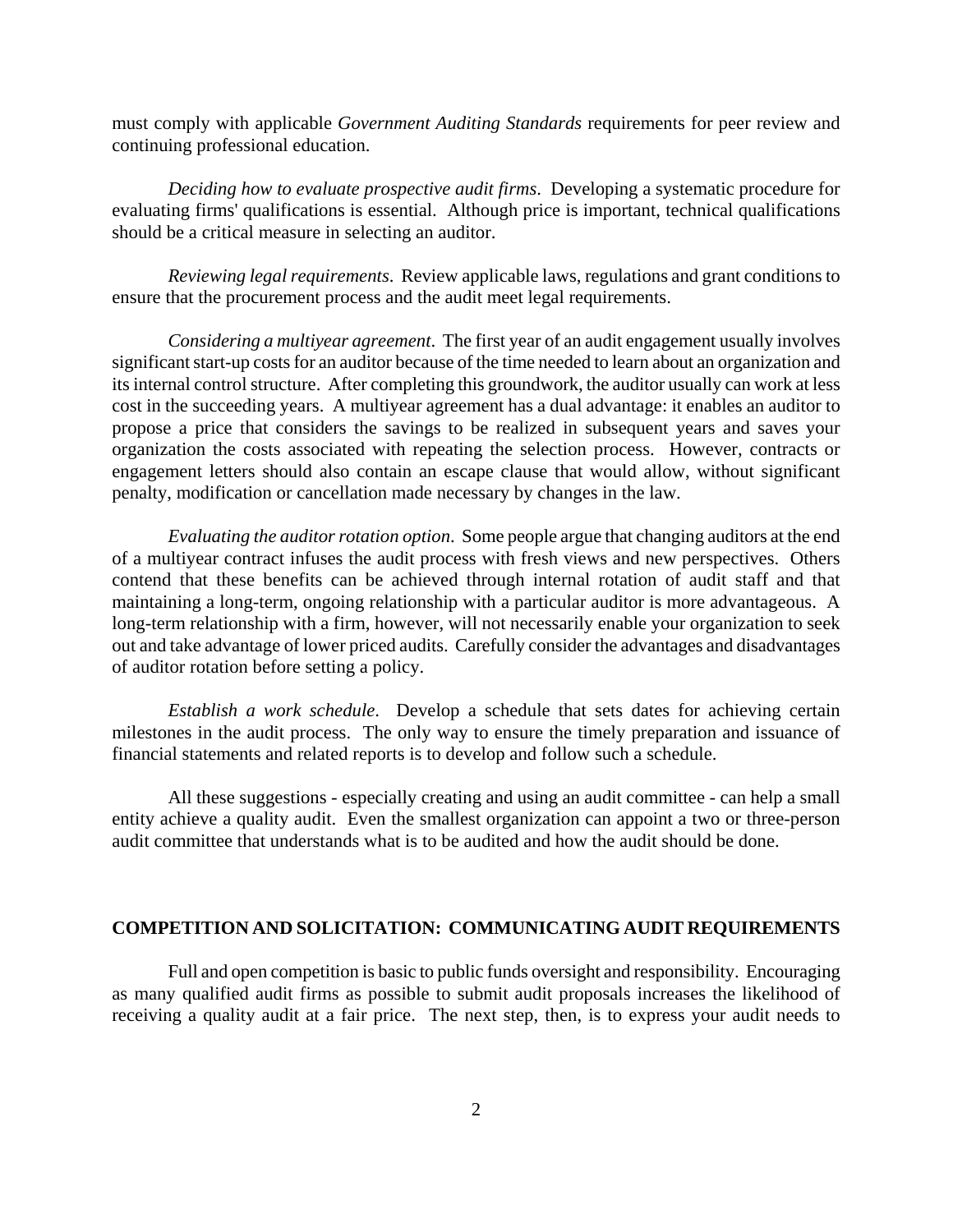potential bidders.<sup>2</sup> This step is critical because bidders who do not clearly understand exactly what services are wanted might not respond.

**Solicitation**. There are many ways to solicit bids for audits, but the most reliable method and the one we suggest - is a written request for proposal, or RFP. RFPs should be clearly written; setting forth all terms, conditions and evaluation criteria and the scope of the work required.

All potential bidders must understand the requirements of the audit and environment of your organization. Using your audit committee's advice when writing an RFP is a good idea. Committee members should have a clear understanding of both the audit function and what your organization requires of the audit.

The RFP must be sufficiently distributed and publicized to ensure open competition. Consider compiling a list of potential auditors from general and professional directories and from experiences with audit firms. Your state society of CPAs, state Board of Accountancy and other LSC grant recipients are excellent sources of potential auditors. A list of state CPA societies, including addresses and telephone numbers, is included in this brochure.

It is important to design technical and cost proposal instructions that enable consistent evaluation of proposals using applied evaluation criteria. The provisions listed below should be included in an RFP. These provisions can be adapted depending on the size of your entity.

*Administrative Information*

Background information on your organization

Schedule of funds by project or grant

Description and magnitude of your accounting records

Description of your computer system (if applicable)

Fiscal period to be audited

Term of contract engagement

Availability of prior audit reports and working papers

*Time Requirements*

 $\overline{a}$ 

<span id="page-6-0"></span> $2$ This guide uses the term "bidder" to mean "proposer" or "offeror."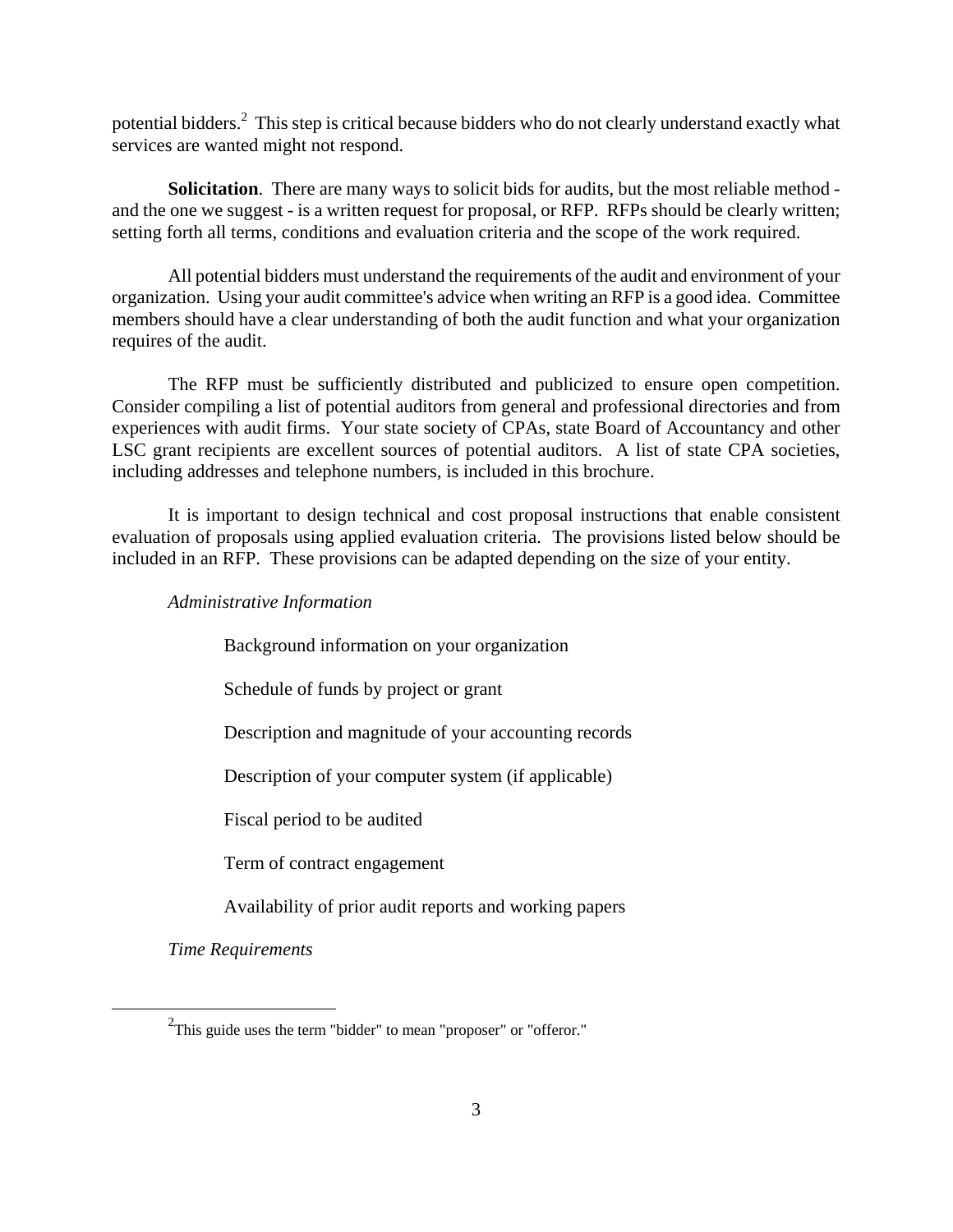Date records would be ready for audit

Deadlines for completing interim phases, such as fieldwork and draft report preparation

Contract award date

Final report due date

Working paper retention requirements

Requirements for making work papers available to LSC and other grantors

#### *Work and Reporting Requirements*

Auditing standards to be followed

Extent of assistance your organization will provide the auditor

Specific scope of audit work to be done

Number and types of reports required

Exit conference requirements

Specific audit guide or program to be followed

Additional audit requirements under LSC Compliance Supplement

Minimum audit requirements under applicable laws, such as the LSC Act

#### *Proposal Information*

Evaluation criteria against which the proposal will be judged

Your right to reject the proposal

#### *Contractual Information*

Recourse in case of poor quality work

Equal employment opportunity clause

Termination of contract provisions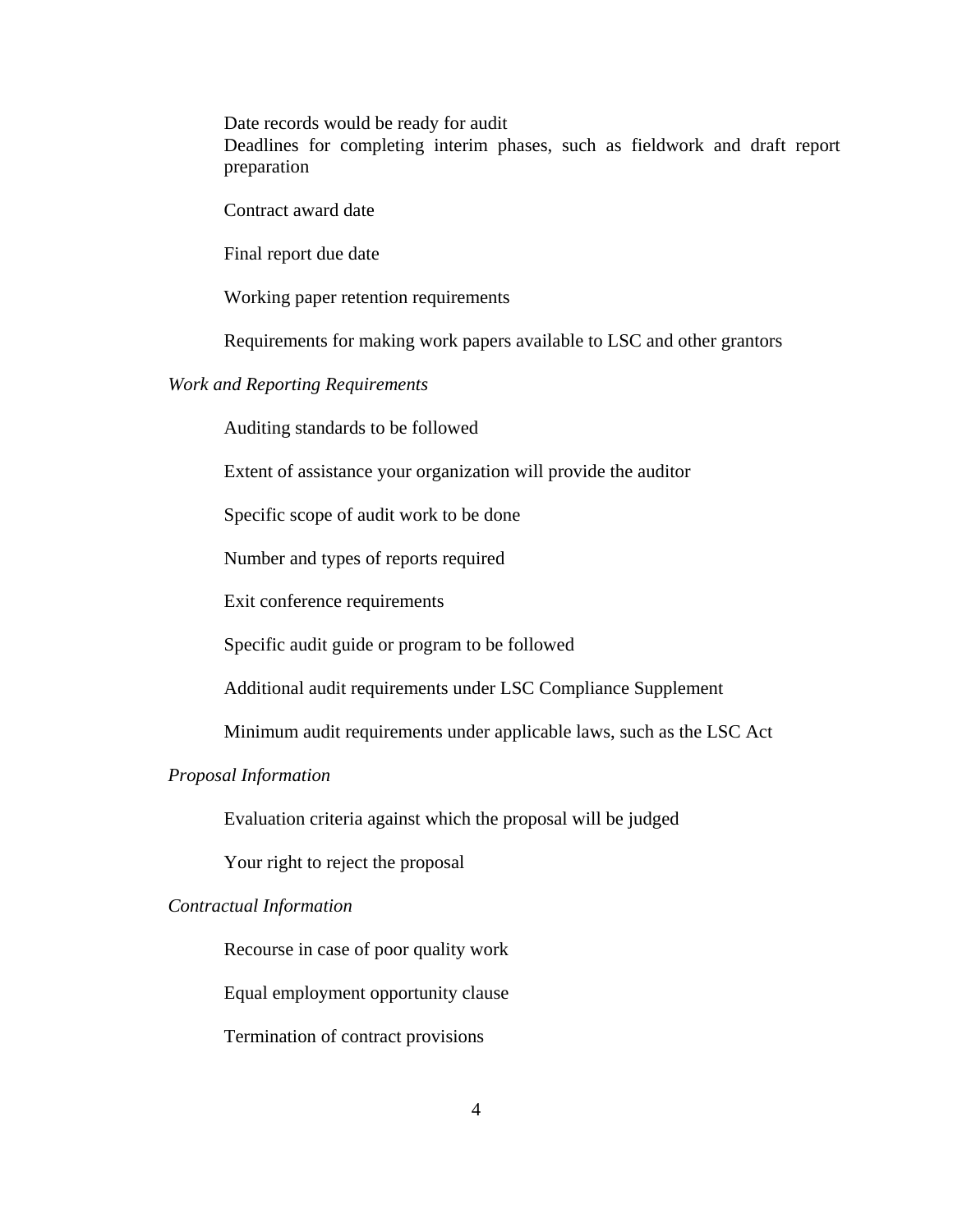#### Administrative and/or legal remedies for contract violations

#### *Bidders' Conference*

Although your organization will have been as thorough as possible in preparing your RFP, some information that prospective bidders will find useful may be overlooked. One effective way of communicating additional information to bidders is a bidders' conference. At a bidders' conference, additional information is provided and prospective bidders can ask any unanswered questions. Letters and individual conversations could serve the same purposes; however, bringing all bidders together simultaneously to hear the same information is efficient and helps ensure all bidders are treated equally.

#### *Small Entities*

Obtaining an extensive list of potential bidders may be difficult for small entities in rural areas. Soliciting lists from your respective state society of CPAs, other larger LSC grant recipients and from CPAs in your region that have experience with similar entities is often helpful.

Furthermore, preparing a detailed RFP for a small engagement may be economically impractical. Abbreviated RFPs, designed for small engagements, can be designed through tailoring to meet individual needs. At a minimum, such RFPs should clearly define the work including the reports and opinions required.

#### **Technical Evaluation**

Methods for evaluating the technical merit of each audit firm's proposal should be developed. These should include the evaluation criteria and their importance in choosing the audit firm best able to do the audit. The following are some critical factors for evaluating audit proposals:

> Responsiveness of the proposal as demonstrated by the necessity and adequacy of proposed procedures, reasonableness of time estimates and timeliness of expected completion, and appropriateness of assigned staff levels;

Qualifications of staff who will be assigned to the engagement;

Size and location of the firm;

The range of activities performed by the firm;

The firm's participation in training and continuing professional education in auditing organizations and programs receiving federal funds;

A description of the firm's quality control procedures; Results of internal and external quality control reviews of the firm;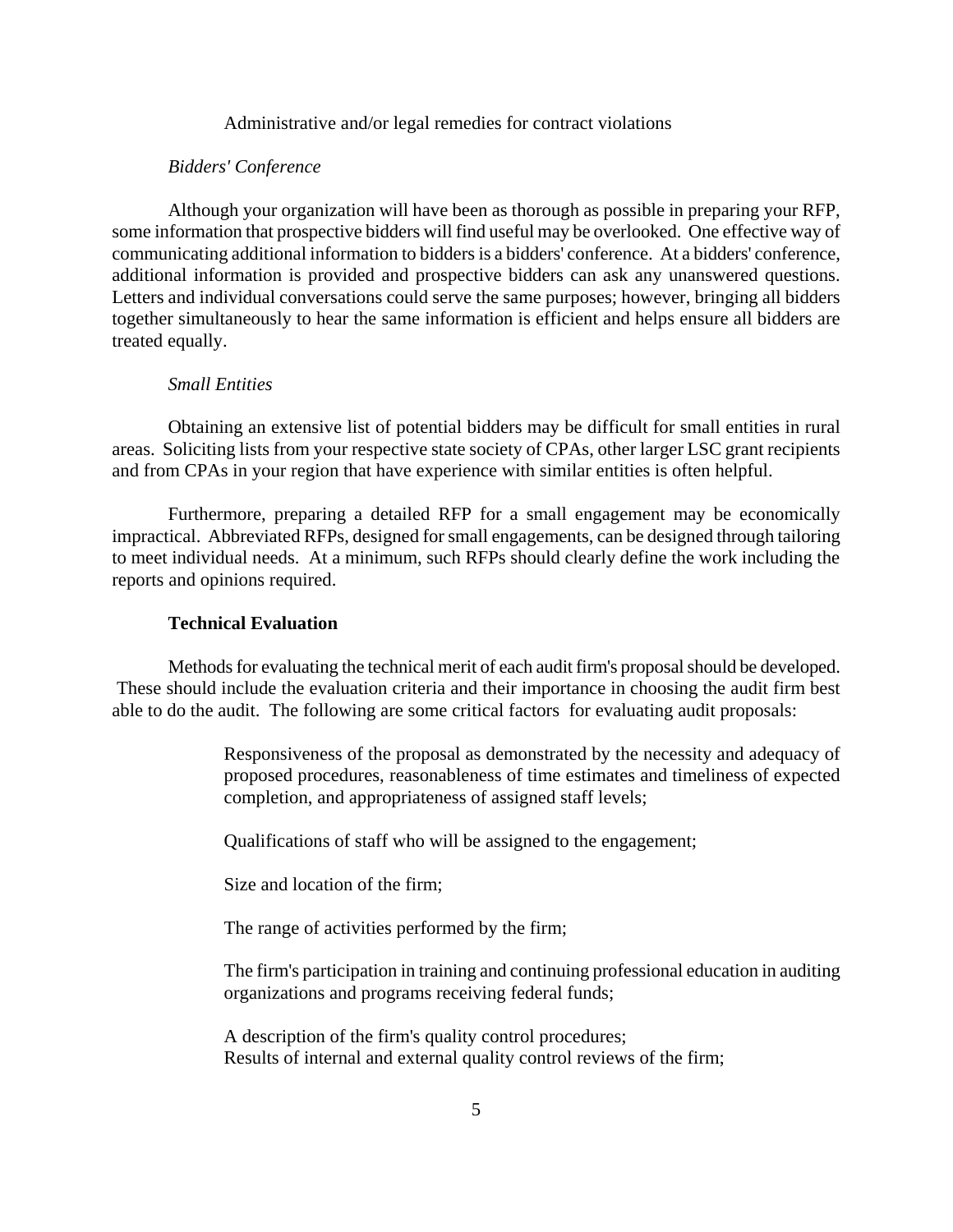Time frames for the field work;

The firm's data processing capabilities;

The amount of assistance the firm expects from your organization;

Whether the firm is licensed to practice in the applicable state; and

Assurance that the firm's staff meets the independence standards outlined in *Government Auditing Standards*.

#### **WRITTEN AGREEMENT: DOCUMENTING EXPECTATIONS**

The lack of a written agreement between your organization and the audit firm can contribute to substandard audits by public accountants. To foster sound and productive communication and to avoid misunderstandings, both parties should agree in writing on important audit-related matters. Make clear at the start - before bidders spend time assessing the nature of the job and estimating its costs - that your organization expects to sign a formal document as the culmination of the proposal process. Audit firms unwilling to commit to signing such a document are better avoided. Paragraph I-9.B of the LSC Audit Guide provides additional guidance for written agreements.

#### *What to Include in a Written Agreement*

When using an RFP, the written agreement should incorporate by reference the terms of the RFP and those of the successful bidder's last proposal. The written agreement will then clearly specify the:

Audit scope, objective and purpose;

Deadlines for work to be done;

Audit cost;

Report format;

Type and timing of support by your organization to the auditor; and

Professional auditing standards to be followed in performing the audit.

Furthermore, the agreement should make the following points about the auditor/entity relationship, changes in the kind or amount of work required, and access to and ownership of audit products.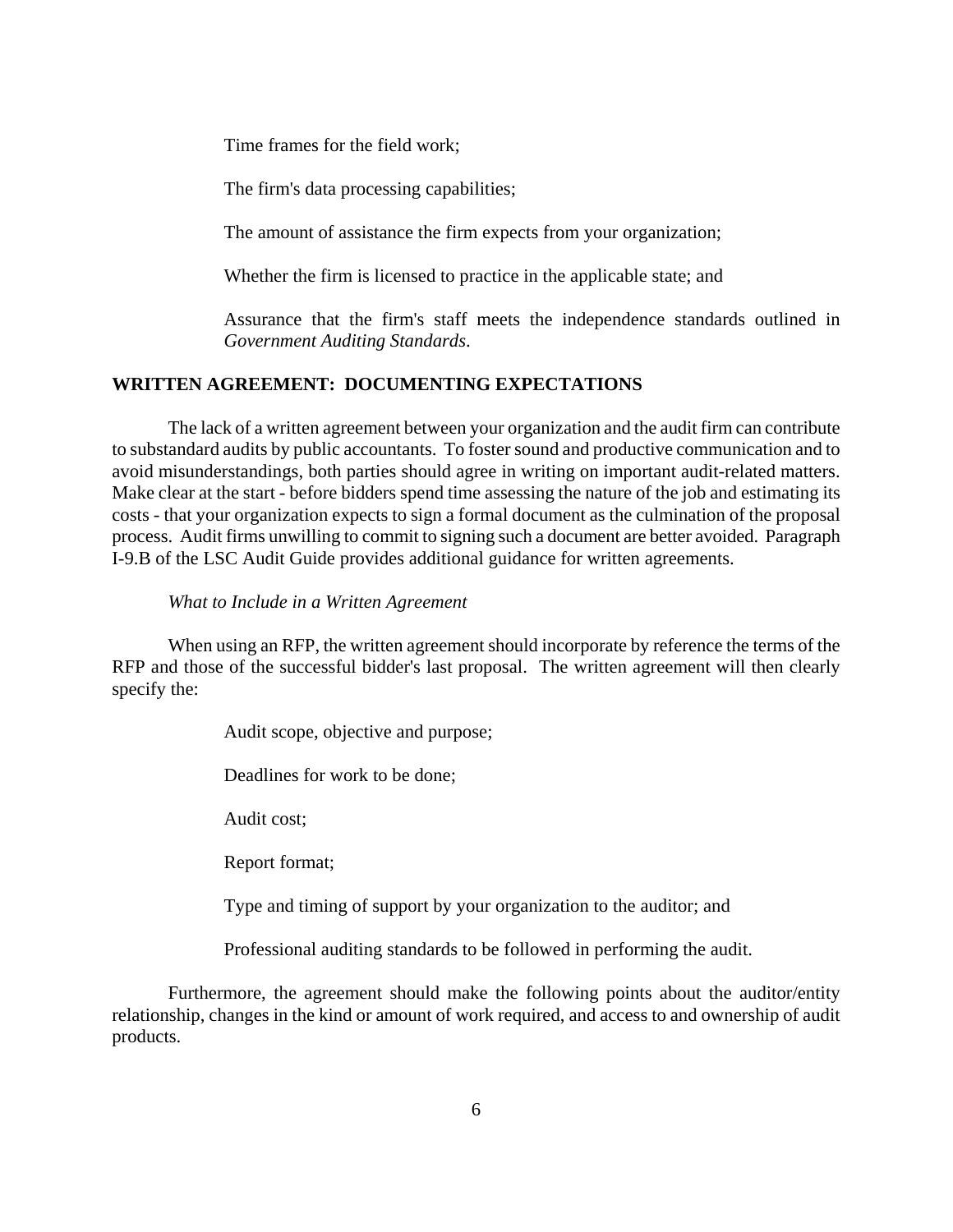The relationship of the auditing firm to your organization is that of independent contractor.

At any time, your organization may, by written notice, make changes in or additions to work or services within the general scope of the agreement. If such changes are made, an equitable adjustment will be made in the cost of the audit using the rates specified in the agreement.

If the contractor believes that a change in or addition to work is beyond the general scope of the agreement, it must notify your organization in writing within a specified time and before beginning that work. The agreement should state where the final administrative authority rests in deciding disputes.

The work papers prepared by the contracting auditor during the audit are its own property. These documents should be retained for the period designated in the LSC Audit Guide and available to authorized representatives of your organization, LSC and the GAO upon request.

All reports by the contracting auditor to your organization are the exclusive property of your organization and subject to its use and controls, according to applicable laws and regulations.

#### *Small Entities*

Without an RFP, many small engagements are documented with an engagement letter. The engagement letter is typically prepared by the CPA and protects the CPA more than the entity being audited. If your organization decides to use an engagement letter as the written agreement, the letter should include the matters referred to in paragraph I-9.B of the LSC Audit Guide.

Contracts or engagement letters should also contain an escape clause that would allow, without significant penalty, modification or cancellation made necessary by changes in the law.

#### **ENGAGEMENT CONTRACT MANAGEMENT: ENSURING A QUALITY AUDIT**

Because of the needs and expectations of third-party financial statement users, the audit must meet the requirements of OMB Circular A-133 and the LSC Audit Guide. Therefore, prudent management of the audit engagement is crucial. Monitoring the progress of the audit is the most effective way to ensure that your organization receives the type and quality of audit services specified in the written agreement. This is a role that your audit committee can carry out most effectively. The committee can evaluate the audit while it is taking place, addressing and resolving problems before the audit is completed. It can also review audit results and assist in post-audit quality evaluation. Thus, not only does the audit product improve but the working relationship with the auditor is enhanced.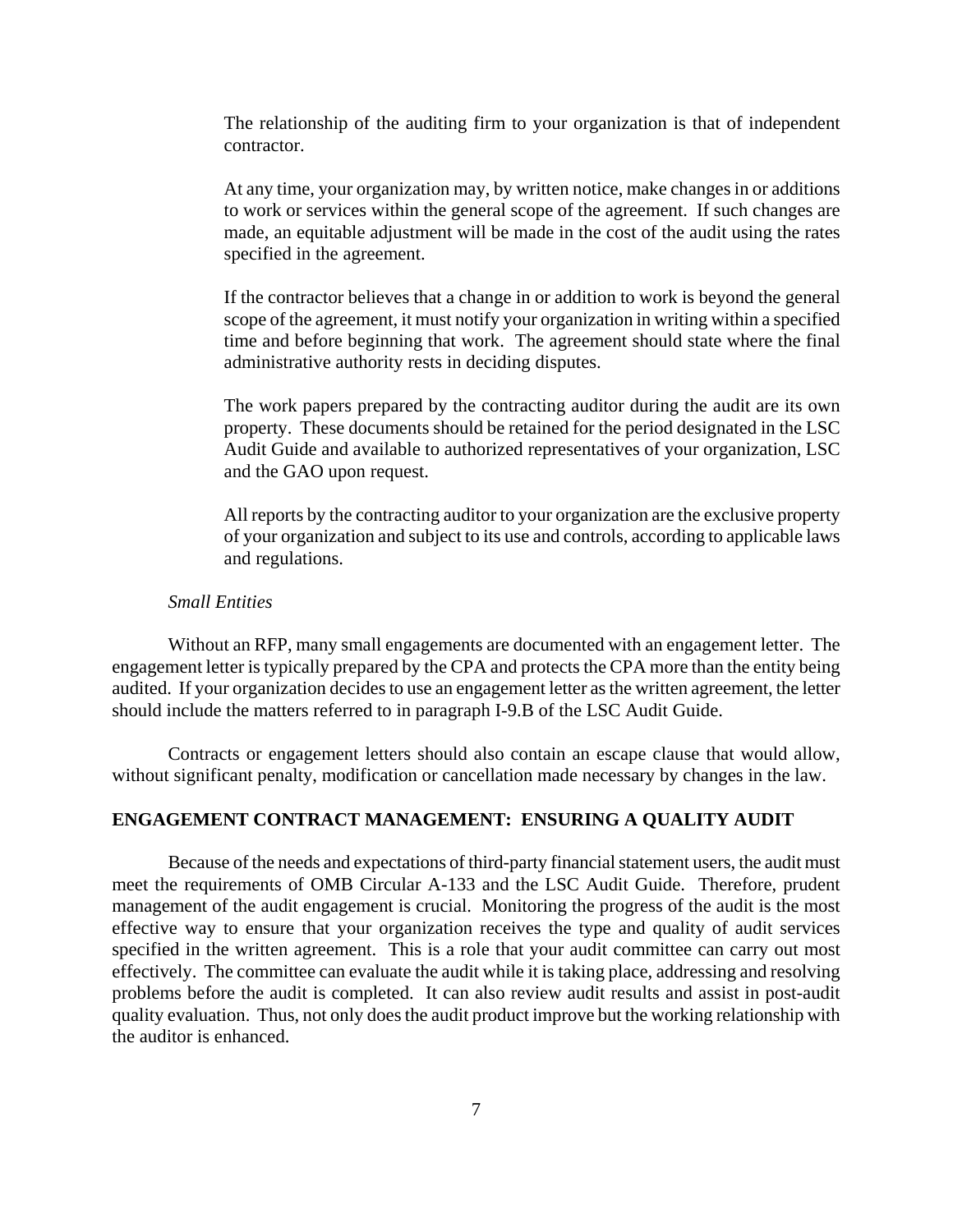Monitoring is especially beneficial during the first year of a new auditor's contract and during the audit of a particular unit or segment(s) of your organization that is unique or complex. Furthermore, monitoring is beneficial throughout the term of a multiyear contract: It provides status reports and helps coordinate the auditing firm's activities with the audit's requirements. Monitoring can be accomplished through conferences between the auditor and key auditee staff once the contract is awarded, at the completion of audit field work, and at the conclusion of audit field work. Meeting after the completion of the audit to discuss the draft report can help ensure a clear understanding of the report and its findings. While the responsibility for a quality audit rests ultimately with the auditor, monitoring the work being done as a quality assurance measure is a good idea.

#### *Small Entities*

Few small organizations have the resources to thoroughly monitor the work of an auditor. When audit committee members are unavailable within an organization, composing a committee of volunteers outside the organization may be the answer.

#### **USE OF SMALL AND MINORITY FIRMS**

OMB Circular A-133 contains policies and standards concerning procurement of audit services from small and minority firms.

The standards are based on several fundamental principles when using public funds to obtain goods and services, including:

1) All offers of services should be accorded equal treatment. There should be no favoritism granted to any firm and the relationships, to the maximum extent possible, should be "armslength."

2) To the maximum extent possible, recipients of public funds should use free and open competition to provide the necessary services.

3) The relationship between the parties (auditee and auditor) provides rights and remedies. If either party fails to uphold its responsibilities or is forced to do more than is expected under the contract document, legal remedies are available.

#### **OIG ASSISTANCE**

Use of the procedures recommended in this document should result in a more effective and useful audit. Please direct questions about audit services procurement to the OIG Audit Help Line at  $(202)$  295-1654 or email audits@oig.lsc.gov.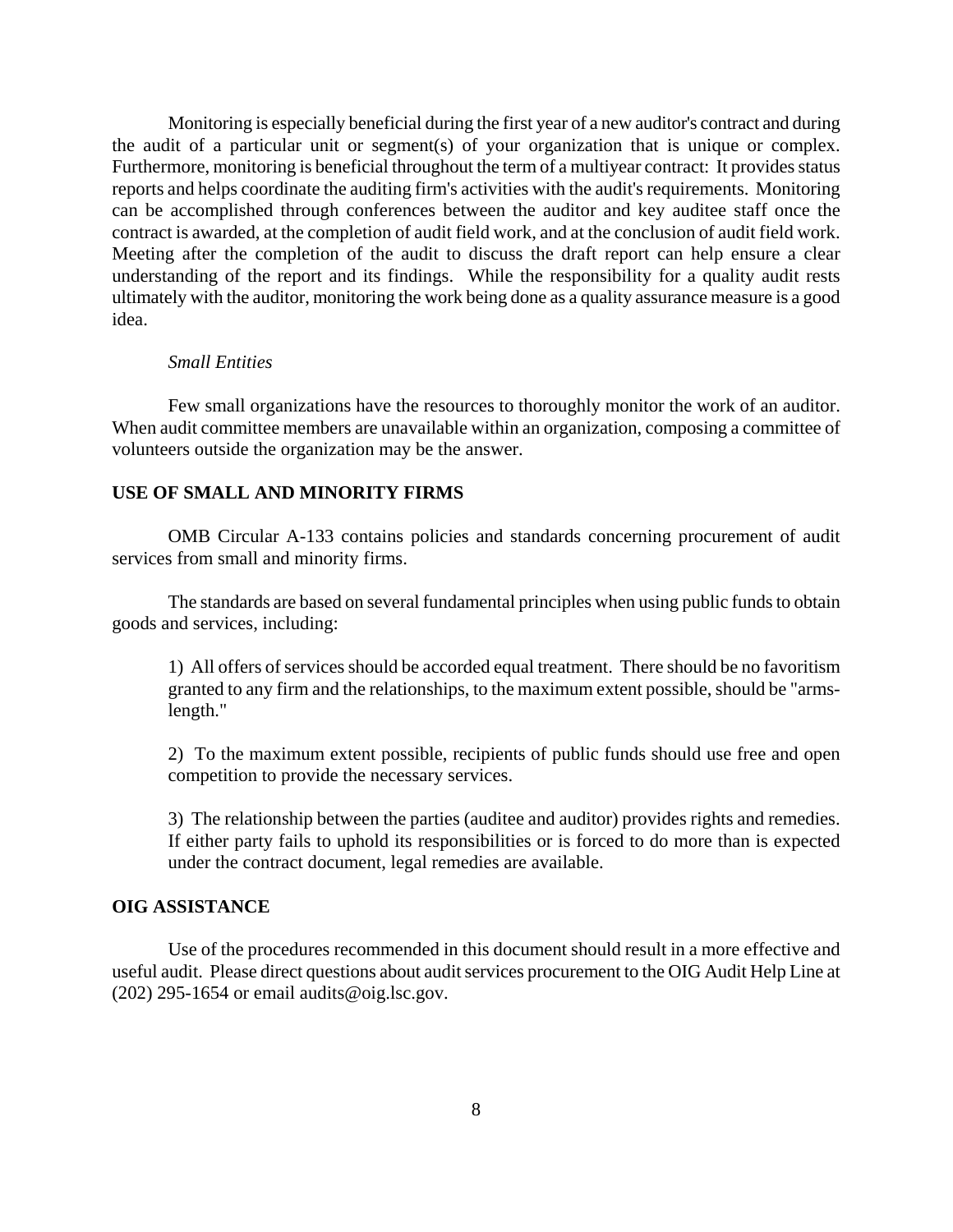## **COMMON AUDIT TERMS ADVERSE OPINION** An adverse opinion is one in which the auditor states that the financial statements are not fairly presented in conformity with generally accepted accounting principles. **AUDIT** The systematic examination of the assertions or actions of a third party to evaluate conformance to some norm or benchmark. **AUDIT COMMITTEE** A group of individuals appointed by the Board of Directors and given responsibility for overseeing all aspects of audit procurement and monitoring. **AUDIT GUIDE** *Legal Services Corporation Audit Guide For Recipients And Auditors*, issued by the Legal Services Corporation in November 1996. **"CLEAN" OPINION** A clean or unqualified opinion is one in which the auditor can state, without reservation, that the financial statements are fairly presented in conformity with generally accepted accounting principles. **DISCLAIMER OF OPINION** An auditor's report that states that the auditor is unable to offer a opinion on the fair presentation of all or a portion of the financial statements. **FINANCIAL STATEMENT** Audits designed to provide users of financial **AUDITS** statements with assurance concerning their reliability. **FINDING** An internal control weakness or instance of noncompliance reported in conjunction with a audit performed in conformity with generally accepted government auditing standards. Findings are normally composed of four elements - condition, criterion/criteria, cause and result. They also are often presented together with a recommendation and management's responses. **GENERALLY ACCEPTED** Rules and practices necessary at a particular time that ACCOUNTING PRINCIPLES represent accepted accounting principles and practices. **(GAAP)** Accounting principles encompass unwritten rules and written rules. The written rules are commonly referred to as promulgated GAAP. The most authoritative sources of GAAP are the American Institute of Certified Public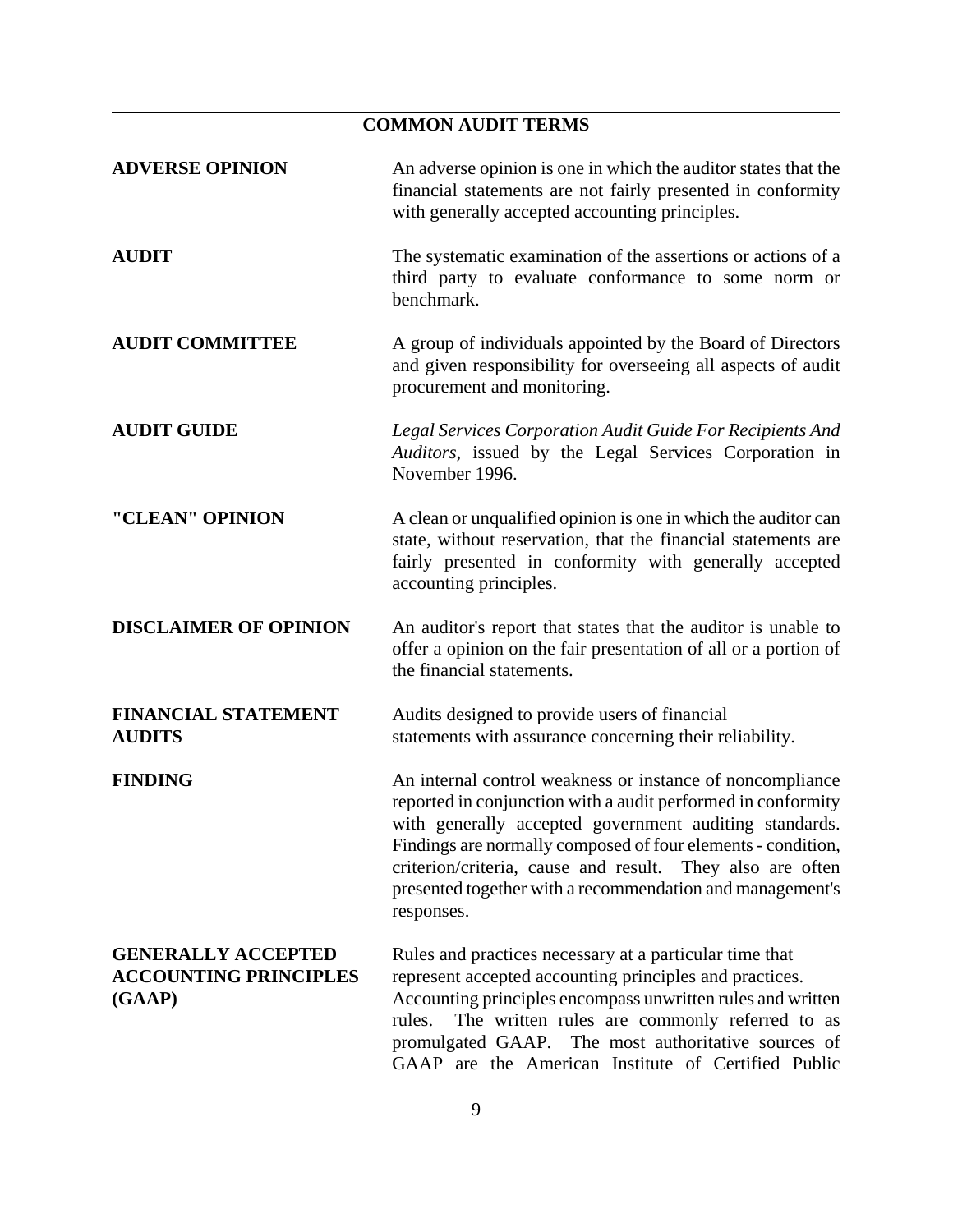Accountants (AICPA), Financial Accounting Standards Board (FASB), Governmental Accounting Standards Board (GASB), pronouncements of the Securities and Exchange Commission (SEC), and various publications of professional organizations.

# **(GAAS)** Public Accountants.

**GENERALLY ACCEPTED** Auditing standards established by the Auditing **AUDITING STANDARDS** Standards Board of the American Institute of Certified

**GENERALLY ACCEPTED** Auditing standards established by the U.S. General **GOVERNMENT AUDITING** Accounting Office publication *Government Auditing* **STANDARDS (GAGAS)** *Standards* (1994), also known as the "Yellow Book." GAGAS for financial statement audits incorporate the field work and reporting standards of GAAS.

**INTERNAL CONTROL** The policies and procedures established by management **STRUCTURE** to ensure the integrity and comprehensiveness of the data collected by the accounting system for use in internal and external financial reports, as well as the overall "control environment" in which the organization operates.

**MANAGEMENT LETTER** A letter from the auditor to management describing internal control weaknesses or compliance violations discovered in the course of a financial statement audit.

**MANAGEMENT** A letter obtained by the auditor from management **REPRESENTATION** acknowledging management's responsibility for the **LETTER** financial statements and asserting that the information they contain is complete.

**MATERIALITY** A potential error is considered to be "material" (i.e., important, significant) to the financial statements if it could have the effect of changing a reader's impression of the financial position, results of operations or cash flows. In making judgments concerning a potential error's materiality, auditors consider both its quantitative and qualitative impact.

## **MATERIAL WEAKNESS** A reportable condition that could have a significant effect upon the fair presentation of the financial statements.

### **OFFICE OF MANAGEMENT** *Audits of Institutions of Higher Education and Other*  **AND BUDGET CIRCULAR** *Nonprofit Institutions* (March 1990). The Circular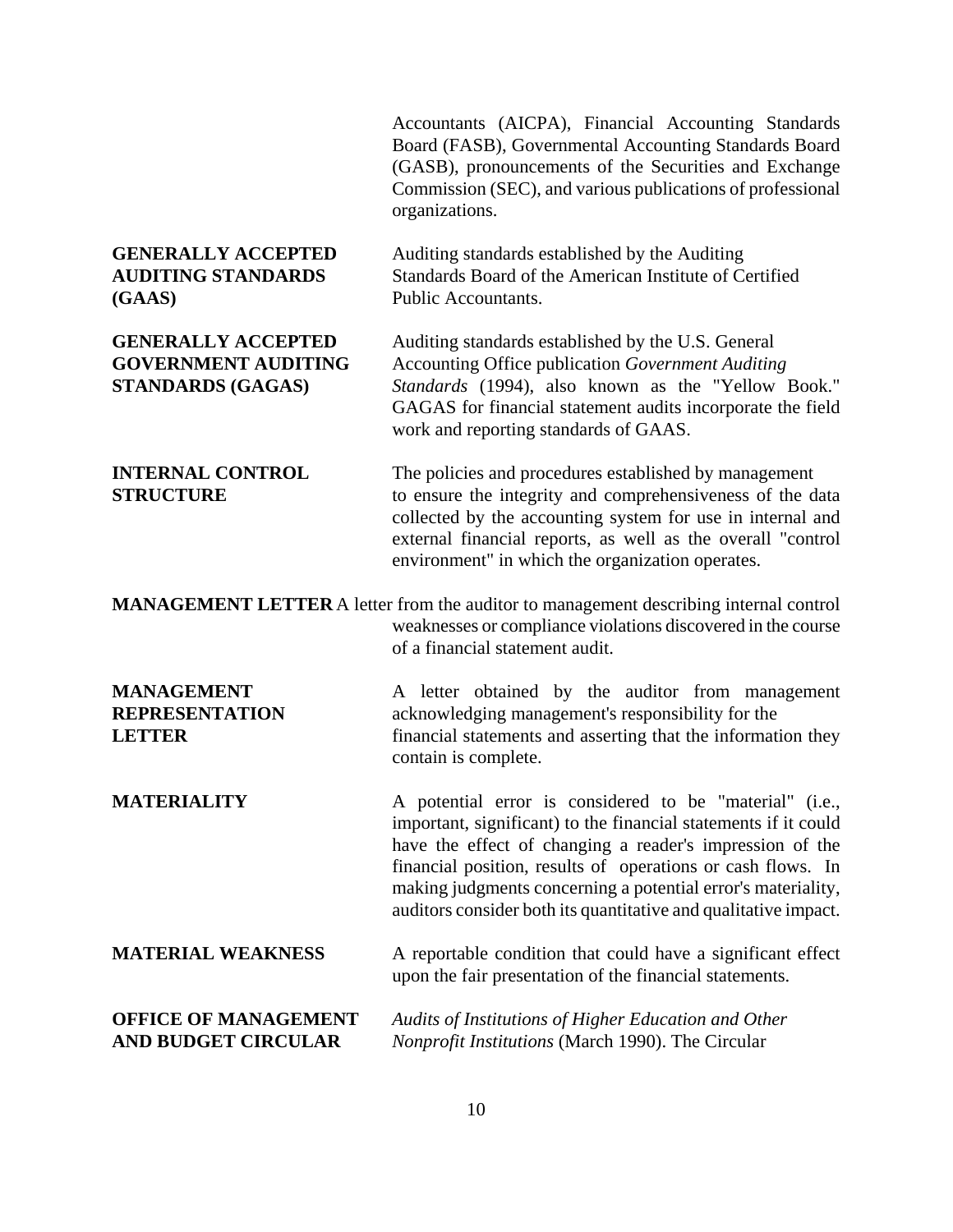| $A-133$                      | implements a single audit policy for universities and non-<br>profit grantees.                                                                                                                                                                                                                                                                                               |
|------------------------------|------------------------------------------------------------------------------------------------------------------------------------------------------------------------------------------------------------------------------------------------------------------------------------------------------------------------------------------------------------------------------|
| <b>QUALIFIED OPINION</b>     | A qualified opinion is one in which the auditor expresses<br>reservations about the fair presentation of the financial<br>statements in conformity with generally accepted accounting<br>principles.                                                                                                                                                                         |
| <b>QUESTIONED COSTS</b>      | Grant-related charges whose allowability has been questioned<br>by an auditor.                                                                                                                                                                                                                                                                                               |
| <b>REPORTABLE CONDITION</b>  | A significant deficiency in internal controls discovered by the<br>auditor in the course of a financial statement audit.                                                                                                                                                                                                                                                     |
| <b>SEGREGATION OF DUTIES</b> | An internal control procedure whereby no one individual is<br>placed in a position of being able to both commit and conceal<br>an irregularity.                                                                                                                                                                                                                              |
| <b>SINGLE AUDIT</b>          | Under the Single Audit Act of 1984, an audit that is<br>specifically designed to meet the needs of all federal grantor<br>agencies. Single Audits must be performed in accordance<br>with generally accepted government auditing standards and<br>the provisions of the Office of Management and Budget's<br>(OMB) Circular A-128, Audits of State and Local<br>Governments. |
| <b>UNQUALIFIED OPINION</b>   | An unqualified or "clean" opinion is one in which the auditor<br>can state, without reservation, that the financial statements are<br>fairly presented in conformity with generally accepted<br>accounting principles (GAAP).                                                                                                                                                |
| "YELLOW BOOK"                | An informal name for the U.S. General Accounting Office's 1994<br>publication Government Auditing Standards, which sets                                                                                                                                                                                                                                                      |

generally accepted government auditing standards.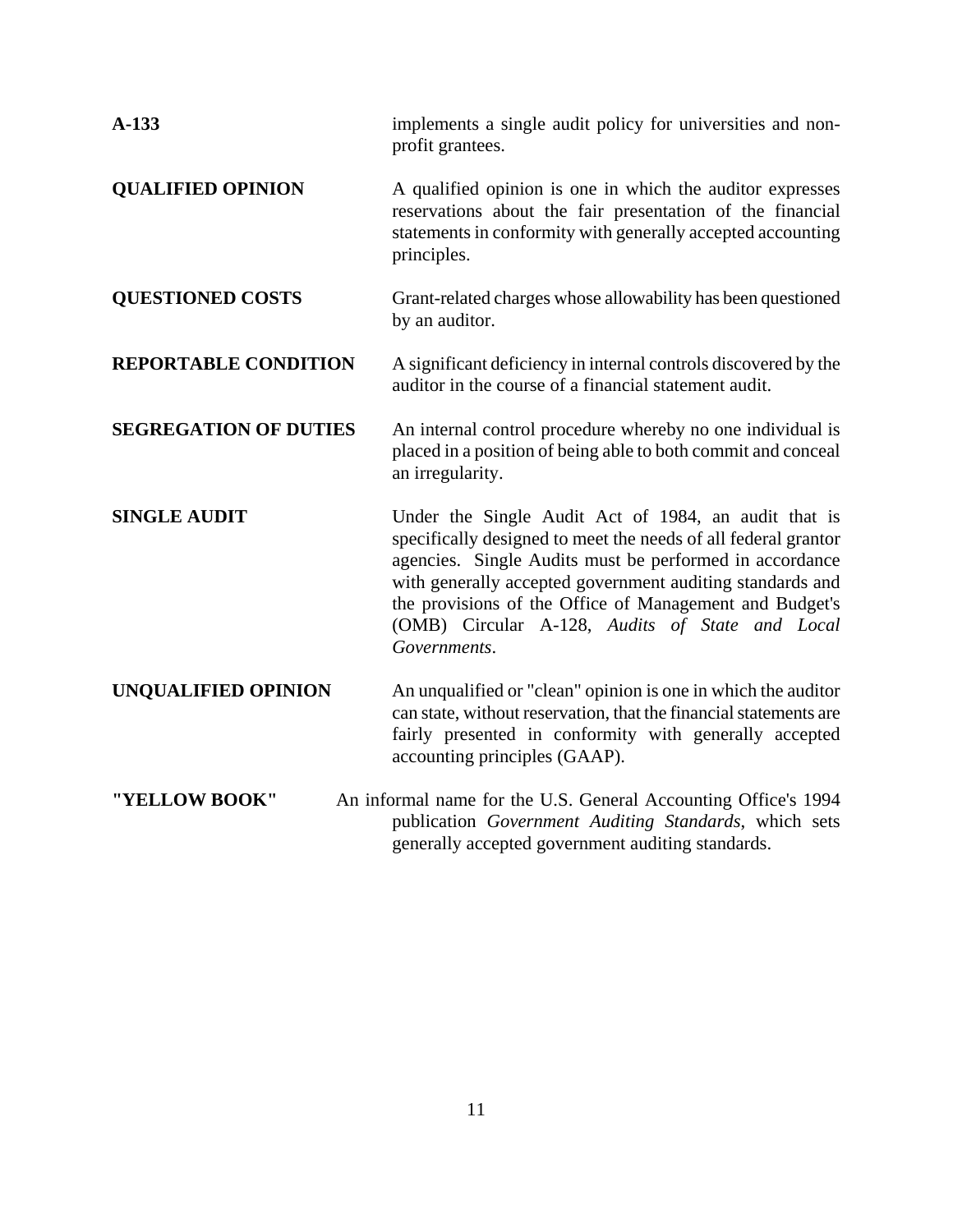#### STATE CPA SOCIETY ADDRESSES AND TELEPHONE NUMBERS

#### **Alabama Society of CPAs**

1103 S. Perry Street P.O. Box 4187 Montgomery, AL 36103 205-834-7650

#### **Alaska Society of CPAs**

341 West Tudor Road Suite 105 Anchorage, AK 99503 907-562-4334

#### **Arizona Society of CPAs**

426 North 44th Street Suite 250 Phoenix, AZ 85008-6501 602-273-0100

#### **Arkansas Society of CPAs**

415 N. McKinley, Suite 970 Little Rock, AR 72205-3022 501-664-8739

**California Society of CPAs** P.O. Box 44364 San Francisco, CA 94144 415-802-9393

#### **Colorado Society of CPAs**

7720 E. Belleview Avenue Building 46-B Englewood, CO 80111-2615 303-773-2877

#### **Connecticut Society of CPAs**

179 Allyn St., Suite 201 Hartford, CT 06103-1491 203-525-1153

#### **Delaware Society of CPAs**

28 The Commons 3520 Silverside Road Wilmington, DE 19810 302-478-7442

#### **DC Institute of CPAs**

1023 15th St., N.W., 8th Floor Washington, D.C. 20005-2602 202-659-9183

#### **Florida Institute of CPAs** P.O. Box 5437 Tallahassee, FL 32314 904-224-2727

#### **Georgia Society of CPAs**

3340 Peachtree Road, N.E. Suite 2750 Tower Place Atlanta, GA 30326 404-231-8676

#### **Hawaii Society of CPAs** P.O. Box 1754 Honolulu, HI 96806

808-537-9475

#### **Idaho Society of CPAs** P.O. Box 2896 Boise, ID 83701 206-344-6261

**Illinois CPA Society** 222 South Riverside Plaza Suite 1600 Chicago, IL 60606 312-993-0393

**Indiana CPA Society** 8250 Woodfield Crossing Blvd 3rd Floor, P.O. Box 40069 Indianapolis, IN 46240-0069 317-726-5000

#### **Iowa Society of CPAs**

950 Office Park Road Suite 300 W. Des Moines, IA 50265-2548 515-223-8161

#### **Kansas Society of CPAs** P.O. Box 5654 Topeka, KS 66605-0654 913-267-6460

**Kentucky Society of CPAs** 310 West Liberty Street Suite 604 Louisville, KY 40202 502-589-9239

#### **Society of Louisiana CPAs**

P.O. Drawer 73307 Metairie, LA 70033 504-464-1040

#### **Maine Society of CPAs** P.O. Box 7406 DTS Portland, ME 04112 207-772-9639

**Maryland Association of CPAs** P.O. Box 4417 Lutherville, MD 21094-6072 410-296-6250

**Massachusetts Society of CPAs** 105 Chauncy St, 10th Floor Boston, MA 02111 617-556-4000

#### **Michigan Association of CPAs**

28116 Orchard Lake Road P.O. Box 9054 Farmington Hills, MI 48333-9054 313-855-2288

#### **Minnesota Society of CPAs**

1230 Northwestern Financial Center 7900 Xerxes Avenue South Minneapolis, MN 55431-9976 612-831-2707

#### **Mississippi Society of CPAs** 4500 I-55 North

Highland Village, Suite 246 Jackson, MS 39211 601-366-3473

#### **Missouri Society of CPAs**

P.O. Box 419042 275 N. Lindbergh Blvd., Suite 10 St. Louis, MO 63141-9042 314-997-7966

#### **Montana Society of CPAs** P.O. Box 138 44 West 6th Avenue, 3rd Floor Helena, MT 59624 406-442-7301

**Nebraska Society of CPAs** 635 South 14th Street, Suite 330 Lincoln, NE 68508 402-476-8482

#### **Nevada Society of CPAs**  5270 Neil Road, Suite 102 Reno, NV 89502 702-826-6800